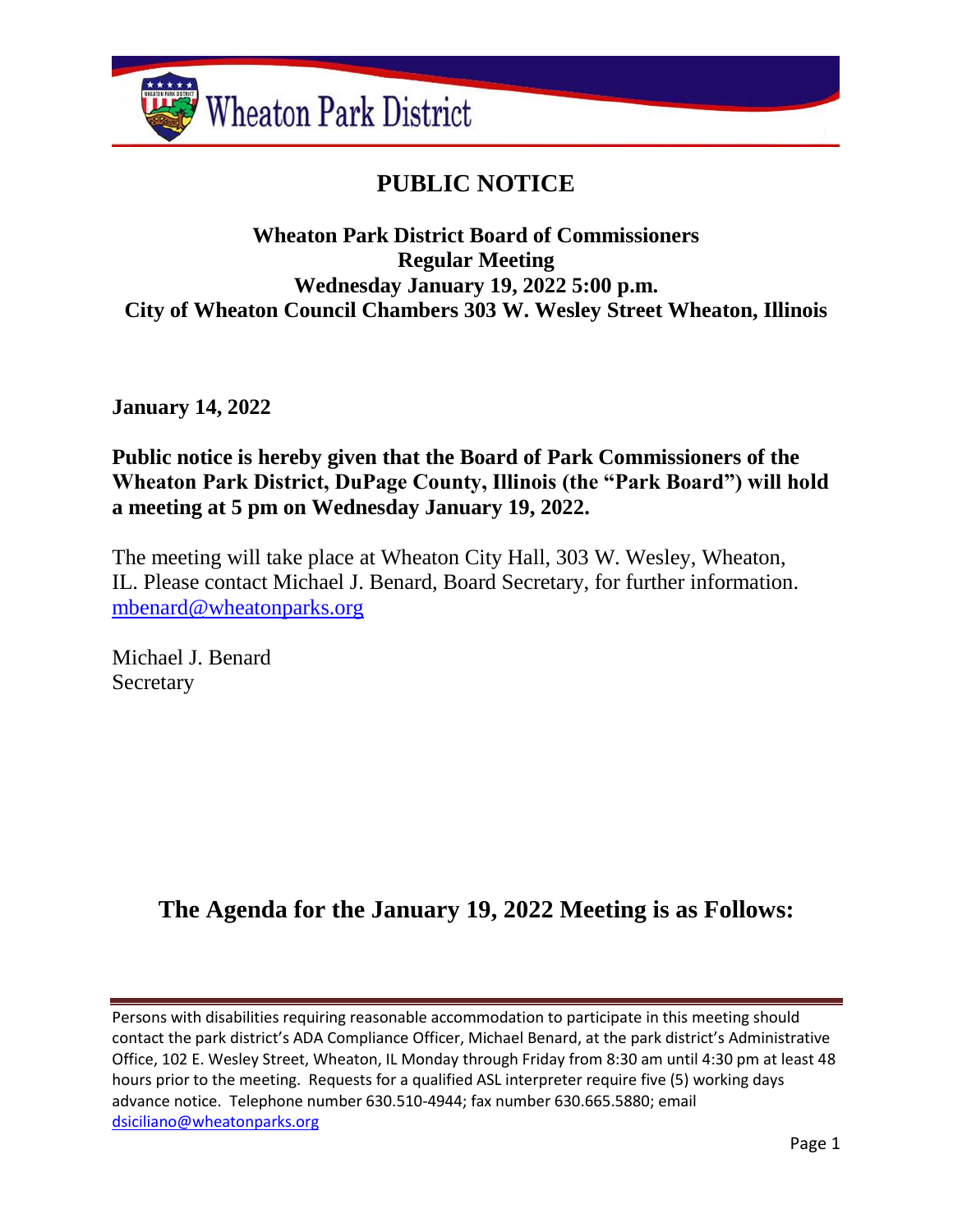

#### **Meeting of the Wheaton Park District Board of Commissioners January 19, 2022 5:00 pm**

### **CALL TO ORDER**

#### **PRESENTATIONS**

#### **COMMUNITY INPUT**

Public comments are important to the Board. However, it is the Board's policy not to act on items until time has been taken to gather information and discuss all options. Lack of action does not imply lack of interest in the issues. During the community input portion of the agenda the board typically will ask residents to provide input prior to accepting input from nonresidents.

#### **CONSENT AGENDA**

Consent Agenda items are considered by the Park District to be routine and will be enacted in one motion. There will be no separate discussion on these items. If a member of the Park Board requests, a Consent Agenda item will be removed from the Consent Agenda and considered as an individual item at the end of old or new business.

- A. Approval of the Disbursements totaling \$310,108.77 for the period beginning December 8, 2021 and ending January 11, 2022
- B. Approval of the Disbursements totaling \$1,053,378.54 for the period beginning December 8, 2021 and ending January 11, 2022
- C. Approval of the Closed Session Meeting Minutes for December 8, 2021
- D. Approval of the Regular Meeting Minutes for December 15, 2021
- E. Approval of the Subcommittee Minutes for January 12, 2022
- F. Approval of the Closed Session Minutes for January 12, 2022

#### **UNFINISHED BUSINESS**

None

#### **NEW BUSINESS**

**1. Government Relations Services Agreement** – Motion to approve an agreement with Government Navigation Group for government relations services at the rate of \$4,000 per month for the period beginning January 1, 2022 and ending December 31, 2022.

Persons with disabilities requiring reasonable accommodation to participate in this meeting should contact the park district's ADA Compliance Officer, Michael Benard, at the park district's Administrative Office, 102 E. Wesley Street, Wheaton, IL Monday through Friday from 8:30 am until 4:30 pm at least 48 hours prior to the meeting. Requests for a qualified ASL interpreter require five (5) working days advance notice. Telephone number 630.510-4944; fax number 630.665.5880; email [dsiciliano@wheatonparks.org](mailto:dsiciliano@wheatonparks.org)